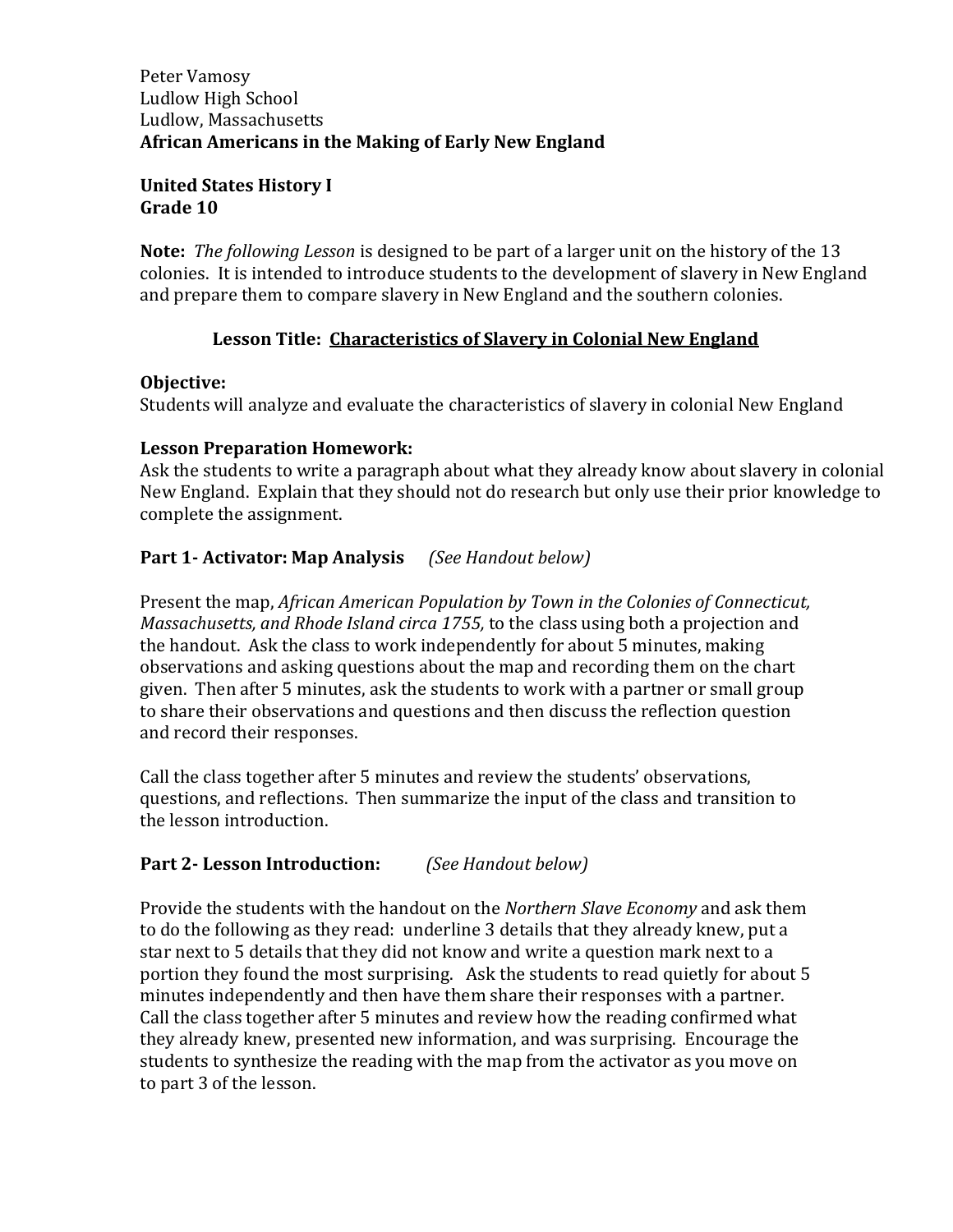### **Part 3- Slavery in Diverse New England Settings** *(See Handout below)*

Tell the students that they are now going to build upon their analysis of the map and the reading by considering the range of settings in which enslaved African Americans worked. Tell the students that they will be asked to work in small groups for 7 minutes to imagine what daily life was like for an enslaved African American in different settings across New England. Pass out the handout titled *Slavery in Diverse New England Settings.* Explain to the students that their job is to imagine what daily life was like for enslaved African Americans living in a northern port city, a small town and a farmstead on the fringes of northern settlement. Ask the students to record their thoughts using the chart provided on the handout.

After 7 to 10 minutes, bring the students back together as a class and review their thoughts on each setting one at a time. Use student responses as opportunities to clarify, correct and build upon student ideas with instruction. Provide additional information and specific examples by discussing slavery in Boston, Deerfield, and Hadley, Massachusetts, as you build on student ideas and contributions.

#### **Part 4 – Assessment**

End the class by asking students to select and illustrate the daily life experienced by enslaved African Americans in **one** of the settings. As they draw their illustrations ask critical thinking questions such as:

- 1. How might the experience of enslaved women differ from that of men in these settings?
- 2. How might the values of the Puritan settlers influence the way slavery was practiced?
- 3. How might the experience of slaves in New England be different or similar to those in the southern colonies?

Have students share and explain their illustrations and use their descriptions along with their responses to the questions above to provide feedback and clarification.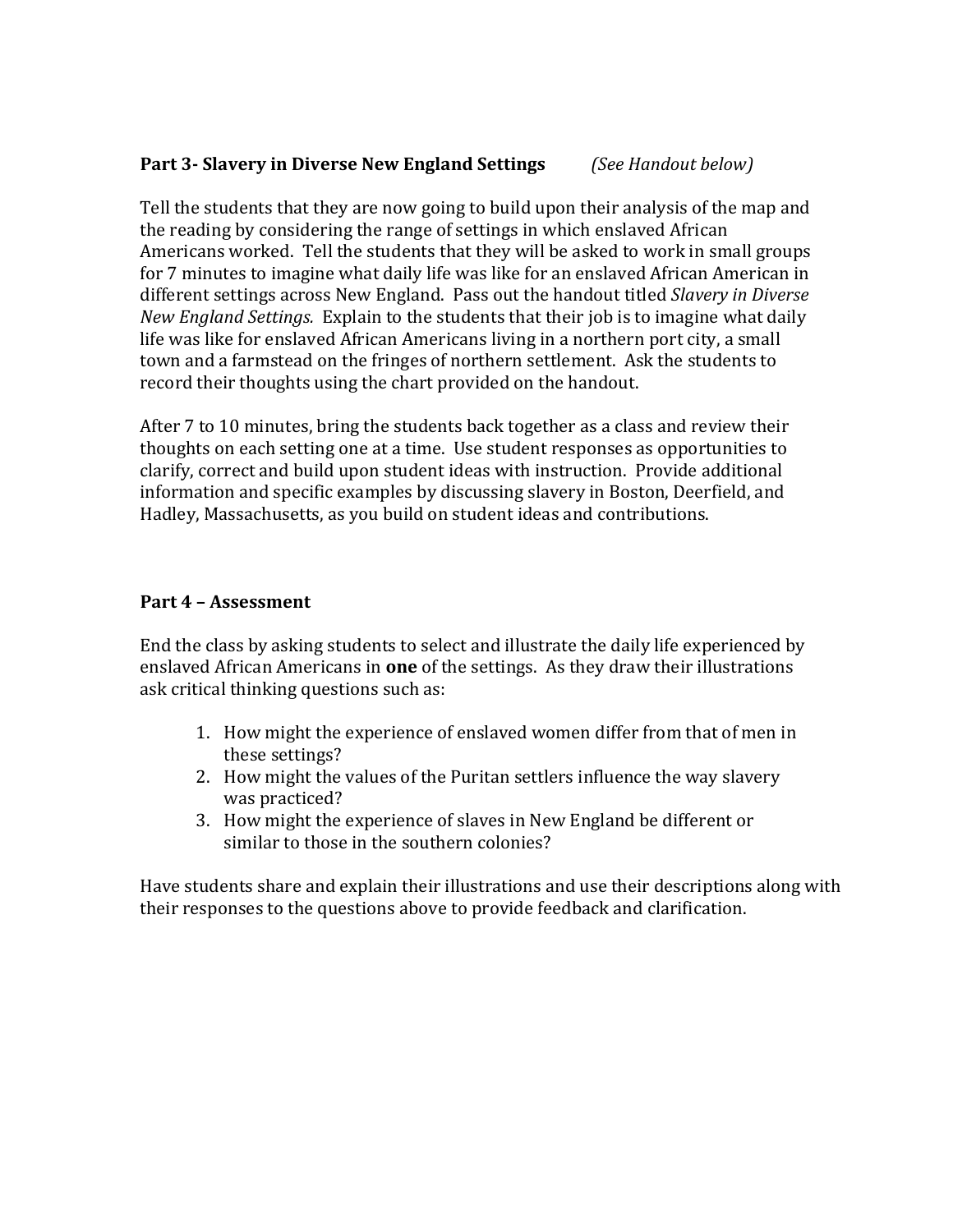# **Ø Activator**

# African American Population by Town in the Colonies of Connecticut, Massachusetts, and Rhode Island circa 1755



| A. Write down 5 observations<br>about the map above | <b>B.</b> Create and write down 3<br>questions about the map above. | <b>C.</b> Reflect: What do you think<br>this map suggests about the role<br>of African Americans in colonial<br>New England? Why? |
|-----------------------------------------------------|---------------------------------------------------------------------|-----------------------------------------------------------------------------------------------------------------------------------|
|                                                     |                                                                     |                                                                                                                                   |
|                                                     |                                                                     |                                                                                                                                   |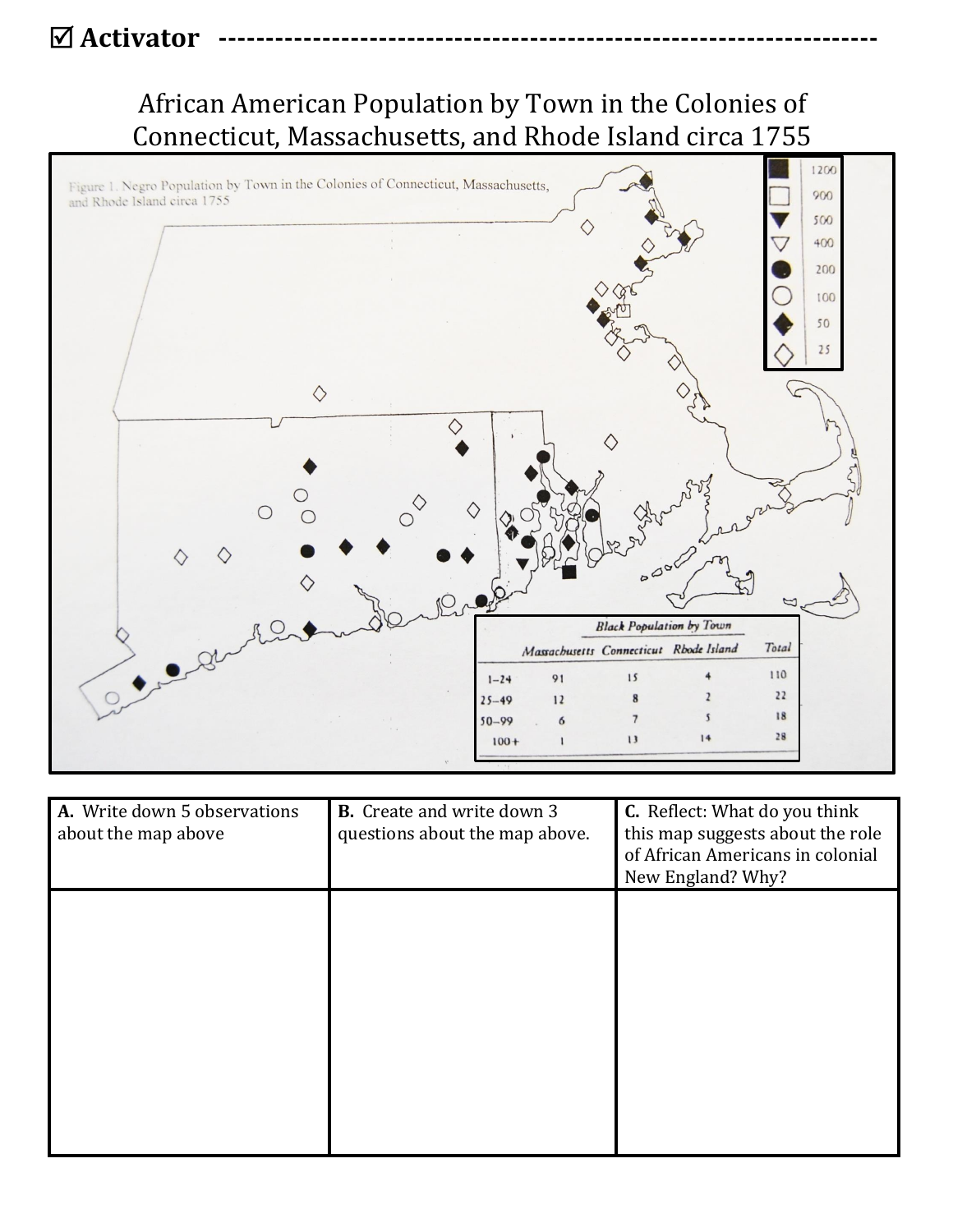# $\boxdot$  **Lesson Introduction**

 As you read, underline 3 details that you already knew, put a star next to 5 new details you learned in the text, and write a question mark next to the part of the reading you found most surprising.

## **The Northern Slave Economy**

For nearly two hundred years the North maintained a slave regime that was more varied than that of the South. Rather than using slaves as primarily agricultural labor, the North trained and diversified its slave force to meet the needs of its more complex economy. Owned mostly by ministers, doctors, and the merchant elite, enslayed men and women in the North often performed household duties in addition to skilled jobs.

When a slave replaced the household head's labor, this often enabled the household head to develop a profession or a craft. This would raise the status and income of his family.

CC ... a devastating experience of slavery in America had resulted in the condition of poverty of northern free people of color and the climate of persistent prejudice against them. - Joanne Pope Melish, Disowning Slavery.

The introduction of slave labor into the New England household economy enabled its expansion from small-time farms to large agricultural production, the expansion of local and regional markets, widespread entrepreneurial activity, and the rise of manufactories.

From the seventeenth century onward, slaves in the North could be found in almost every field of Northern economic life. They worked as carpenters, shipwrights, sailmaker, printers, tailors, shoemakers, coopers, blacksmiths, bakers, weavers, and goldsmiths. Many became so talented in the crafts that the free white workers lost jobs to them.

<http://www.medfordhistorical.org/medford-history/africa-to-medford/slaves-in-new-england/>

|      |                 |         |                |                | Rhode Island Connecticut Massachusetts |     |
|------|-----------------|---------|----------------|----------------|----------------------------------------|-----|
|      |                 |         | Year # % # % # |                |                                        | %   |
|      |                 |         |                |                |                                        |     |
| 1700 |                 | 426 5.9 | 450            | 2.0            | 800                                    | 1.0 |
|      | 1755 4,697 11.5 |         | 3,587 2.7      |                | 4,500 2.2                              |     |
|      | 1774 3,761 6.3  |         |                |                | 6,464 3.2 5,249 1.5                    |     |
|      | 1783 2,806 5.4  |         |                | $\ddot{?}$ $-$ | 4,377 1.2                              |     |
| 1790 | 948             | 1.3     | 2,764 1.0      |                | 0(?)                                   |     |

## **Numbers and Percentages of Slaves** in Three New England Colonies/States